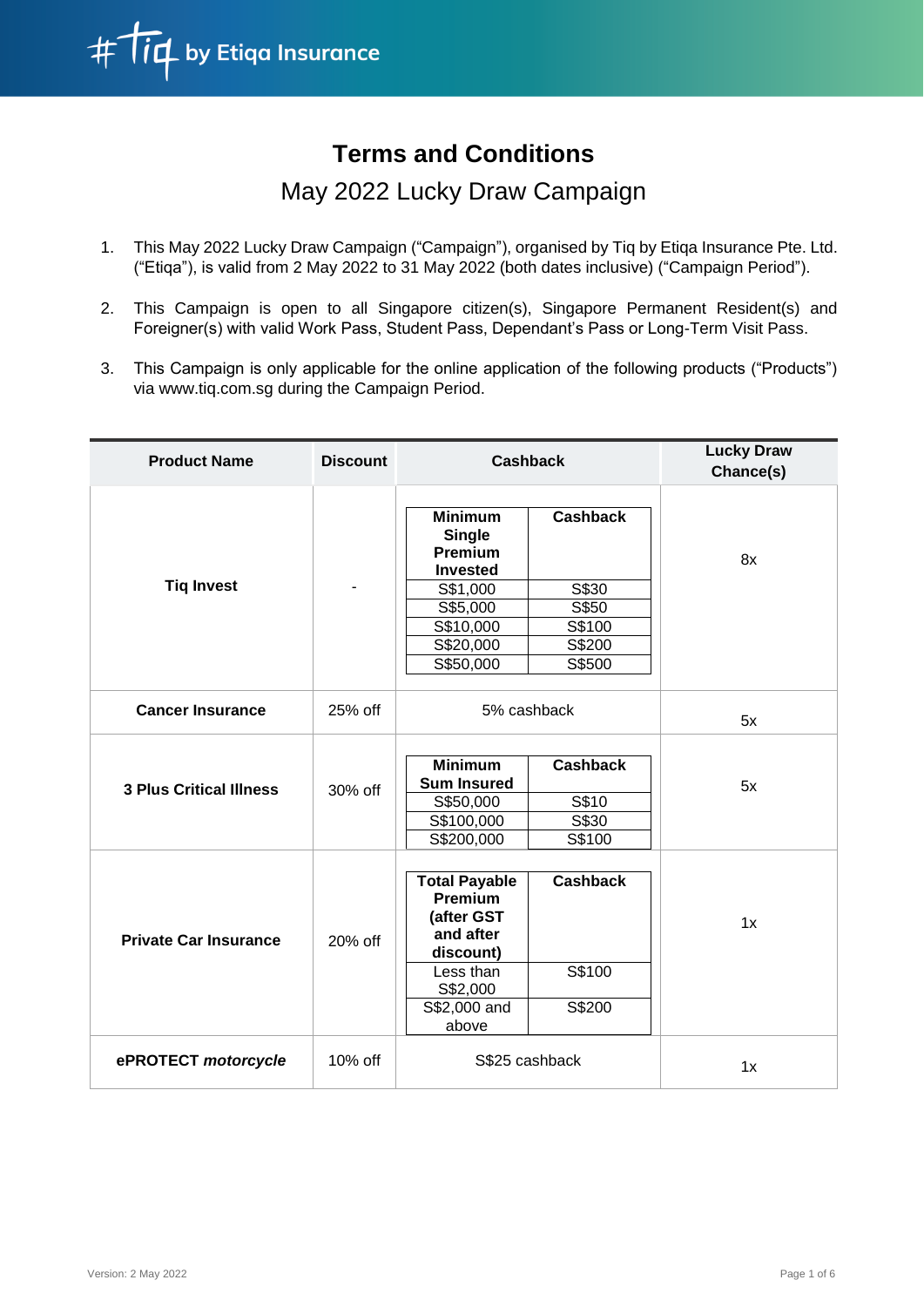

|                                              |            | Applicable to 26-months plan<br>only |                 | 1x |
|----------------------------------------------|------------|--------------------------------------|-----------------|----|
| ePROTECT maid                                | $20%$ off  | <b>Plan Type</b>                     | <b>Cashback</b> |    |
|                                              |            | Plan A                               | S\$5            |    |
|                                              |            | Plan B                               | S\$10           |    |
|                                              |            | Plan C                               | S\$20           |    |
| ePROTECT personal<br>mobility                | $10\%$ off |                                      |                 | 1x |
| <b>Personal Cyber Insurance</b>              | $10\%$ off |                                      |                 | 1x |
| <b>Tiq Travel Insurance</b><br>(Single-Trip) | $40\%$ off |                                      |                 | 1x |

| <b>Product</b><br><b>Name</b> | <b>Discount or Cashback</b>      |                                                   |                                                                       | <b>Lucky Draw</b><br>Chance(s) |
|-------------------------------|----------------------------------|---------------------------------------------------|-----------------------------------------------------------------------|--------------------------------|
|                               | Premium<br><b>Term Plan</b>      | <b>Eligibility</b>                                | <b>Promotion</b>                                                      | 5x                             |
|                               | 5-year<br>renewable<br>term plan | Sum Assured from<br>$S$401,000 -$<br>S\$2,000,000 | Premium discount of 14%<br>perpetually                                |                                |
|                               |                                  | Sum Assured from<br>$S$401,000 -$<br>S\$999,000   | Premium discount of 18%<br>perpetually                                |                                |
| <b>ePROTECT</b>               | 20 year fixed<br>term            |                                                   | S\$125 cashback subject to a<br>minimum annual premium of<br>S\$500   |                                |
|                               |                                  | Sum assured from<br>S\$1,000,000<br>above         | S\$225 cashback subject to a<br>minimum annual premium of<br>S\$800   |                                |
| term life                     |                                  |                                                   | S\$300 cashback subject to a<br>minimum annual premium of<br>S\$1,000 |                                |
|                               |                                  |                                                   | S\$125 cashback subject to a<br>minimum annual premium of<br>S\$500   |                                |
|                               | Up to age 65                     | Sum assured from<br>S\$401,000 and<br>above       | S\$225 cashback subject to a<br>minimum annual premium of<br>S\$800   |                                |
|                               |                                  |                                                   | S\$300 cashback subject to a<br>minimum annual premium of<br>S\$1,000 |                                |
|                               | May 2022.                        |                                                   | The cashback promotion under ePROTECT term life will cease on 24      |                                |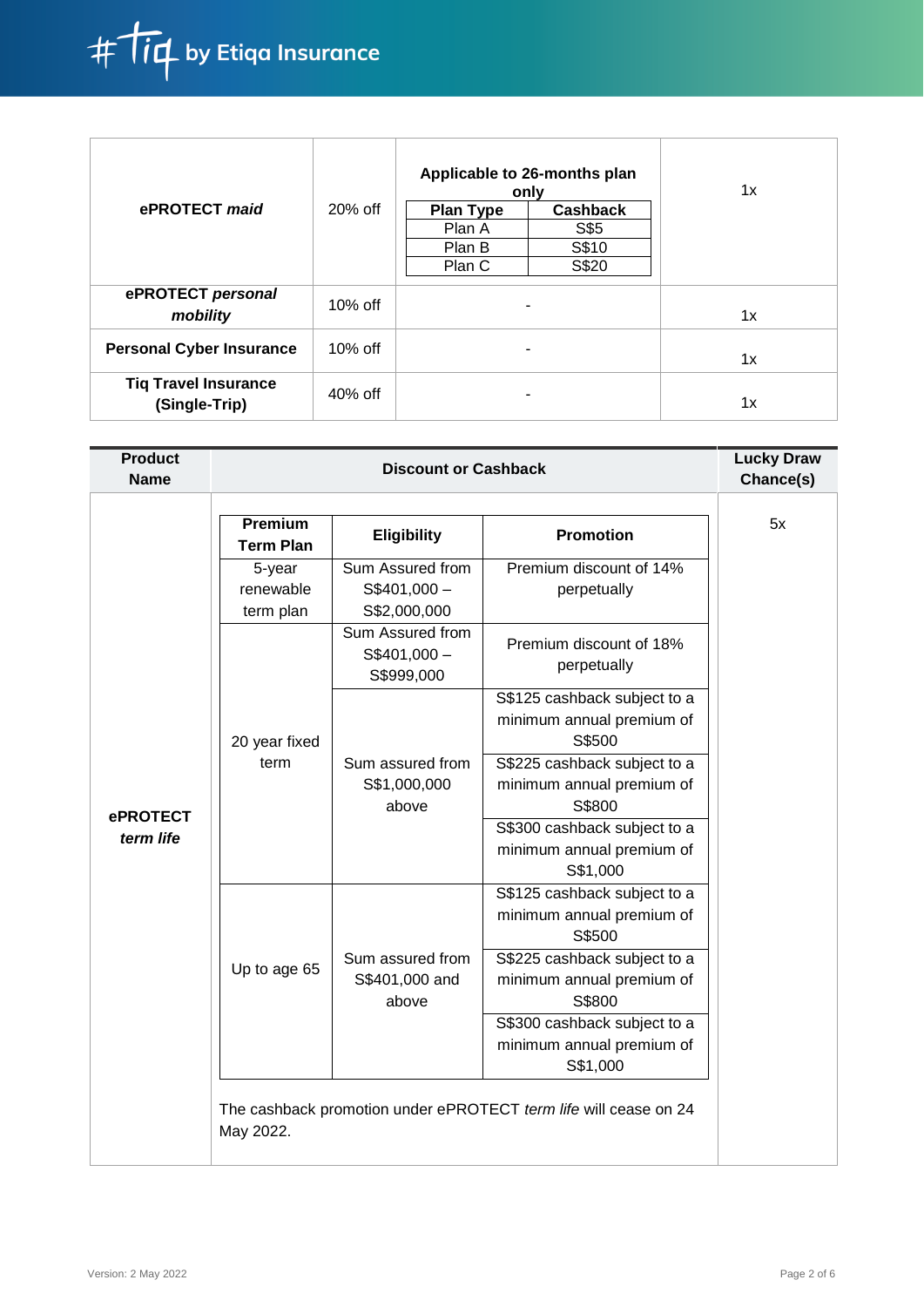

### 4. **Lucky Draw Prizes ("Prizes")**

- a) To qualify for the Lucky Draw ("Qualifying Customer"):
	- (i) You must apply for the Product online via www.tiq.com.sg during the Campaign Period, which is accepted by Etiqa; and
	- (ii) The applicable Product's premium must have been fully paid (Atome payment is not applicable); and
	- (iii) You must purchase the Product as a private individual; and
	- (iv) You are not an employee of Etiqa.
- b) Each Qualifying Customer will get chance(s) per Product purchased during the Campaign Period based on the table above to participate in the Lucky Draw, provided the sign-ups are under the same policyholder. Lucky Draw Chance(s) is stackable. For avoidance of doubt, please refer to the illustration under clause 4e).
- c) Each winner will only be entitled to one (1) Prize.

#### d) **Lucky Draw Prizes**

| <b>Prize</b>          | <b>Lucky Draw Prizes</b>                      |  |  |
|-----------------------|-----------------------------------------------|--|--|
| <b>Top Prize</b>      | 1 x Apple iPhone Pro 13 – 64GB worth S\$1,649 |  |  |
| Second Prize          | 1 x Dyson Supersonic™ hair dryer worth S\$699 |  |  |
| <b>Third Prize</b>    | 1 x Apple AirPod worth S\$269                 |  |  |
| Fourth - Tenth Prizes | 1 x S\$100 CapitaVouchers per Winner          |  |  |

#### e) **Illustration**

| <b>Illustration</b> | Products purchased under<br>the same policyholder                   | <b>Number of Lucky Draw</b><br><b>Chances</b> |
|---------------------|---------------------------------------------------------------------|-----------------------------------------------|
| <b>Customer A</b>   | Tiq Invest<br>1.<br>2. Private Car Insurance<br>3. Cancer Insurance | 8x<br>1x<br>5x<br>$= 14x$                     |
| <b>Customer B</b>   | 1<br>ePROTECT maid<br>2. 3 Plus Critical Illness                    | 1x<br>5x<br>$= 6x$                            |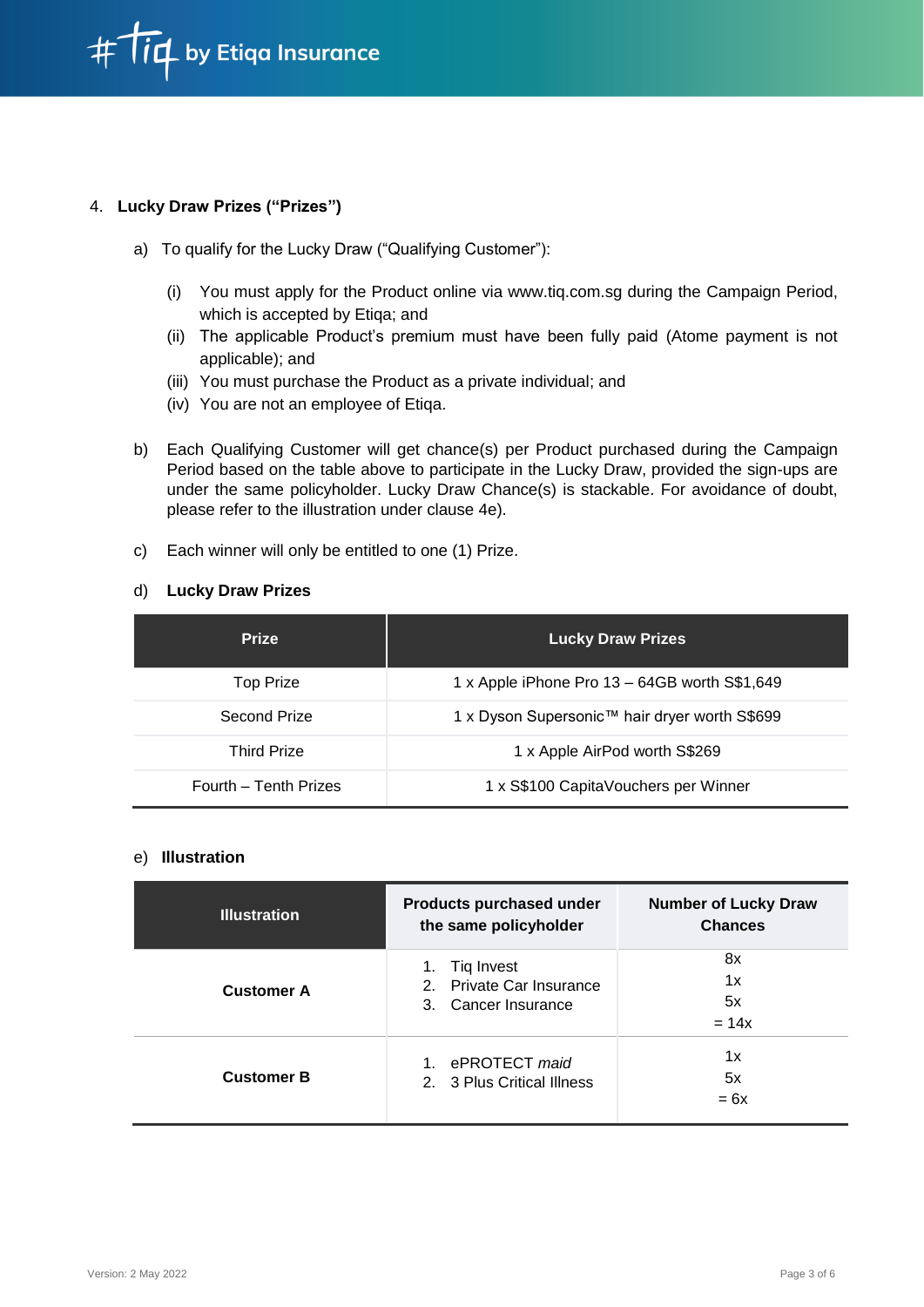

#### 5. **Conduct of the Lucky Draw and Redemption of the Prize**

- a) There will be a total of 10 Prizes for the Lucky Draw.
- b) The Lucky Draw will be conducted on 22 June 2022 at the premises of Etiqa Office at One Raffles Quay, #22-01 North Tower, Singapore 048583.
- c) Winners will be notified by email by 29 June 2022 using the e-mail address provided to Etiqa at the point of purchase of the Product. Etiqa shall not be liable for late, lost, misdirected or unsuccessful efforts to contact and notify the prize winners.
- d) Redemption steps for the Prize will be sent by email within seven (7) working days after the date of the notification email. Information on how to redeem the Prize shall form part of these terms and conditions.
- e) Etiqa may use a third-party vendor for the Prizes redemption for this Lucky Draw. Your relevant personal data will be shared with the third-party vendor and their subcontractors (if any), for this purpose.
- f) Any Prizes which are not won or remain unclaimed after two (2) months of notification shall be forfeited and the Prize shall be passed to the next winner, as determined by Etiqa.
- g) The Prizes are non-refundable, non-transferable nor exchangeable for cash or credit or for any other items.
- 6. For **Cancer Insurance** and **3 Plus Critical Illness**, customers will need to ensure that they meet the Coverage Amount / Sum Insured (when applicable) and made payment using the annual/yearly payment frequency mode to enjoy the Cashback.
- 7. For **Tiq Invest,** customer do not need to enter any promotion code in the promotion code field to enjoy the Cashback.
- 8. For **Private Car Insurance, ePROTECT** *motorcycle***, ePROTECT** *maid***, Tiq Travel, Personal Cyber Insurance, Cancer Insurance, 3 Plus Critical Illness** and **ePROTECT** *term life*, customers will need to enter the promotion code "**TIQYAY**" in the promotion code field upon application to enjoy the Discount or Cashback.
- 9. Eligible customers will receive the Cashback (if applicable) in the form of Encashable TiqConnect eWallet credits withdrawable via PayNow or Direct Credit to his/her bank account.
- 10. Eligible customers must have a TiqConnect account on Etiqa's customer portal to receive the Cashback (if applicable) in their eWallet.
- 11. **For Tiq Invest,** the Cashback will be credited to the eligible customers, provided actions mentioned under Clause 16 are not performed.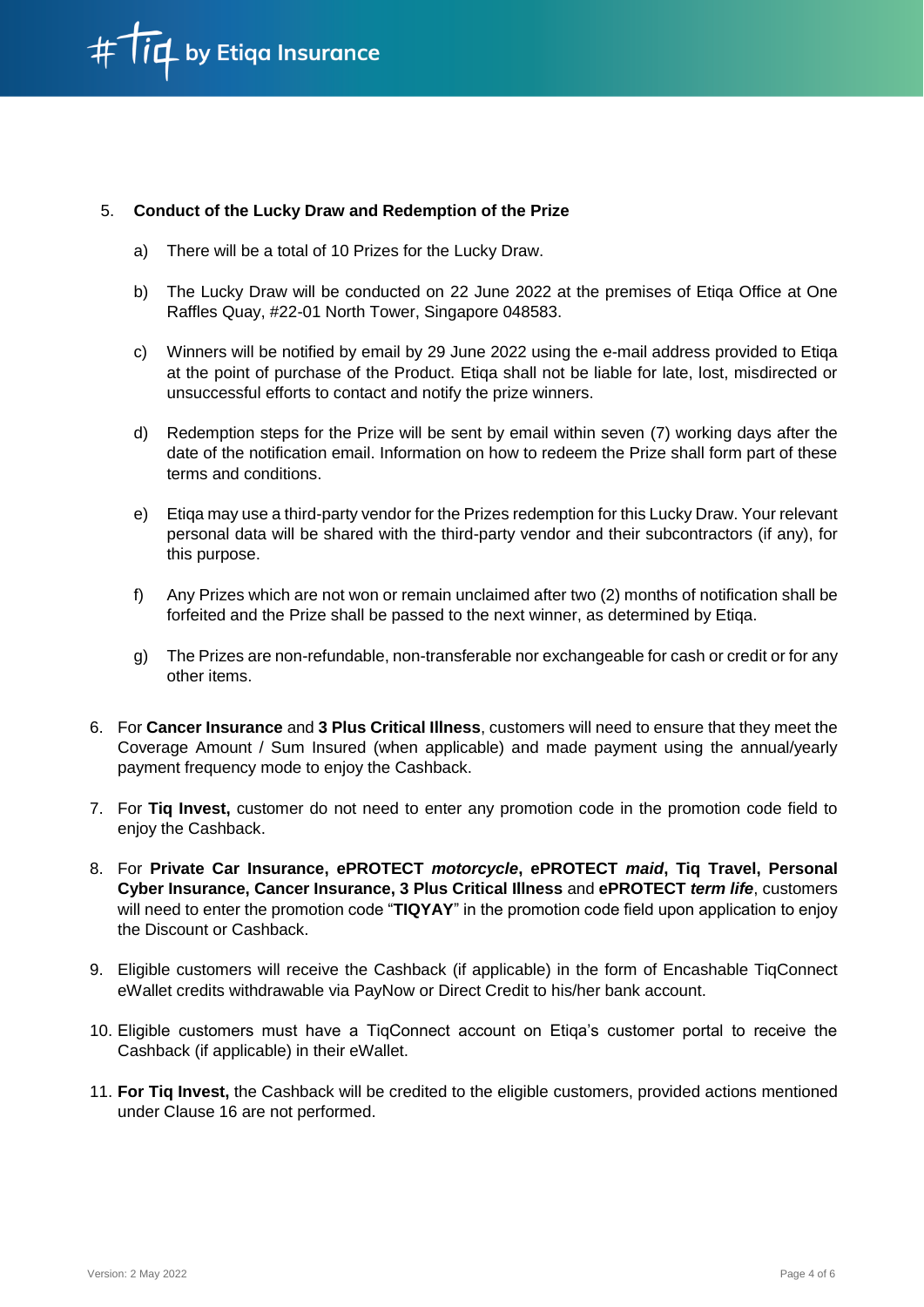id by Etiqa Insurance

- 12. **For Private Car Insurance, ePROTECT** *motorcycle* and **ePROTECT** *maid***,** the Cashback will be credited to the eligible customers' TiqConnect eWallet within 4 weeks from 31 May 2022, provided actions are not performed under Clause 17.
- 13. **For Cancer Insurance, ePROTECT** *term life* and **3 Plus Critical Illness,** the Cashback will be credited to the eligible customers' TiqConnect eWallet within 4 weeks from 31 May 2022, provided action mentioned under Clause 18 is not performed.
- 14. Should the customers cancel their policy after the Cashback has been issued, Etiqa is entitled to deduct an equivalent amount of the total cashback value from the refund amount of the policy, provided no claims have been made under the policy.
- 15. The Cashback is not transferable nor exchangeable for any item in part or whole and is not replaceable.

16. **Cashback will not be eligible for customers who have performed either one (1) of the following actions for Tiq Invest. Lucky Draw chance(s) will also be forfeited.**

- a) Free-look Tiq Invest with Etiqa within the last 14 days from policy purchase date.
- b) Make a full surrender (full withdrawal) of the Tiq Invest, with Etiqa within the last 90 days from policy purchase date.
- c) Make a partial withdrawal of Tiq Invest with Etiqa within the last 90 days from policy purchase date.

## 17. **Cashback will not be eligible for customers who have performed either one (1) of the following actions for Private Car Insurance, ePROTECT** *motorcycle***, ePROTECT** *maid***, Tiq Travel and Personal Cyber Insurance.**

- a) Customers who have cancelled or free-look existing policy/policies with Etiqa within the last 14 days.
- b) Customers have an existing renewal insurance policy which is due for renewal, or chooses not to renew a lapsed the policy in order to sign-up for a new policy during campaign period.

### 18. **Cashback will not be eligible for customers who have cancelled or free-look existing policy/policies with Etiqa within the last 14 days, for Cancer Insurance, ePROTECT** *term life* **and 3 Plus Critical Illness.**

- 19. This Campaign is not valid in conjunction with any on-going existing insurance promotions, coupons, staff discounts and privileges, unless otherwise stated.
- 20. Existing terms and conditions for the Products apply.
- 21. Etiqa reserves the right to amend these terms and conditions at any time at our sole discretion, including changing the terms or terminating the Campaign at any point in time before the stated Campaign Period without prior notice, by posting such amendment(s) to **[https://tiq.com.sg](https://tiq.com.sg/)**.
- 22. By participating in the Lucky Draw, you consent to Etiqa's disclosure and/or use of your name, photograph and personal particulars given to Etiqa, for the purposes of the Lucky Draw, and any publicity and promotional materials and activities related thereto.
- 23. In the event of any inconsistency between these terms and conditions and any advertising, publicity, brochure, marketing or other materials relating to or in connection with the Campaign, these terms and conditions shall prevail.